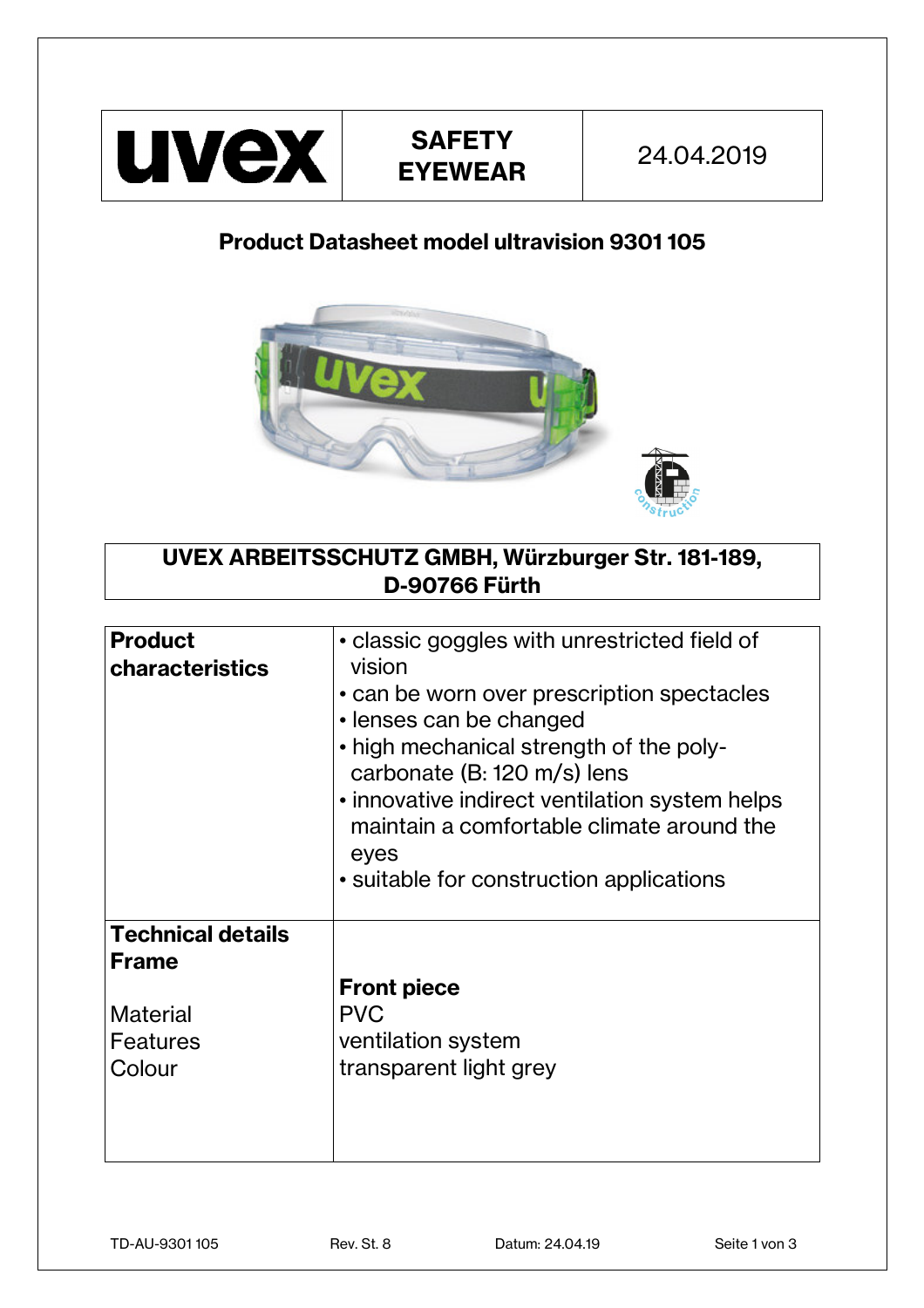|                       | <b>Headband</b>                    |
|-----------------------|------------------------------------|
| <b>Material</b>       | synthetic headband                 |
| Features              | adjustable                         |
| Colour                | anthracite/lime                    |
|                       |                                    |
|                       | <b>Marking</b>                     |
| Manufacturer's ID     | W                                  |
| code                  |                                    |
| Applicable EN norm    | 166                                |
| Field of use          | 3 (drops and splashes of liquid)   |
|                       | 4 (large dust particles)           |
|                       | 9 (molten material and hot solids) |
| Medium-energy         | $B(120 \text{ m/s})$               |
| impact                |                                    |
| Conformity symbol     | <b>CE</b>                          |
|                       |                                    |
|                       |                                    |
| Lens                  |                                    |
|                       |                                    |
| <b>Material</b>       | <b>PC</b>                          |
| <b>Filter</b>         | $2,2$ mm                           |
| Coating               | supravision excellence             |
| Colour                | clear                              |
| UV protection         | <b>UV 400</b>                      |
|                       |                                    |
|                       | <b>Marking</b>                     |
|                       |                                    |
| Filter                | 2C-1,2 (DIN EN 170)                |
| Manufacturer's ID     | W                                  |
| code                  |                                    |
| <b>Optical class</b>  |                                    |
| Low-energy impact     | $B(120 \text{ m/s})$               |
| Field of use          | 9 (molten material and hot solids) |
| Surface resistance to | K                                  |
| fine particles        |                                    |
| Antifog               |                                    |
|                       | N                                  |
| Conformity symbol     | <b>CE</b>                          |
| <b>Factory symbol</b> | m                                  |
|                       |                                    |